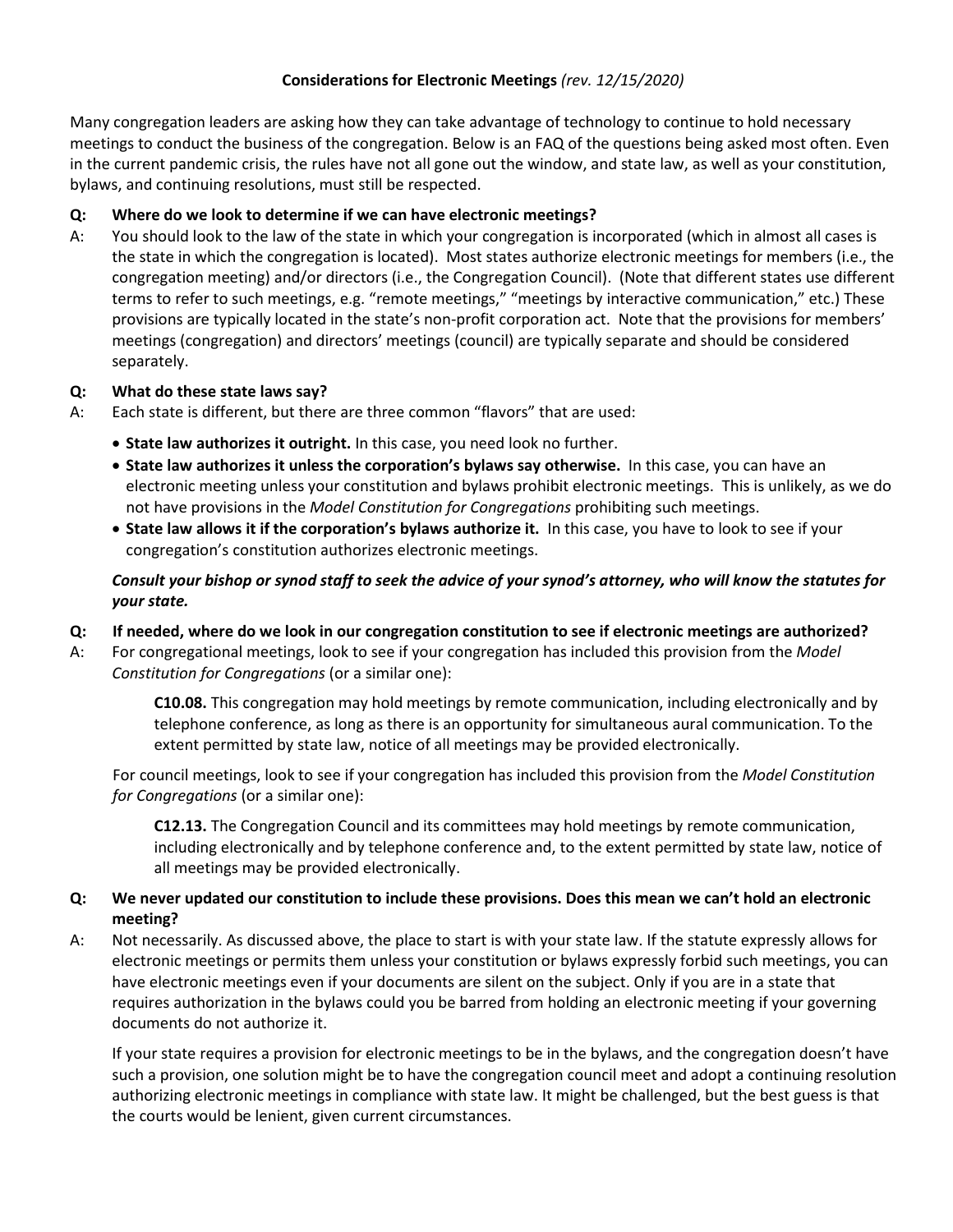# **Q: What does the constitutional language "simultaneous aural communication" mean?**

**A:** A valid electronic meeting requires that there be simultaneous aural communication: that is, every participant must be able to hear and to speak, with two-way communication possible. A platform that only allows people to listen, for example, would not be appropriate. You must also consider those members who do not have online access. In choosing a technological platform, you should select one that allows for both online and dial-in participation so that as many members can participate as reasonably possible.

### **Q: What notification do we have to give for an electronic meeting?**

A: You must give the same notification normally required by your constitution and bylaws. For example, if your constitution requires that notice be given by mail or electronically a certain number of days before a meeting, and that it be announced at two consecutive Sunday worship services, you would still need to comply with those requirements. If you are streaming or posting recorded worship services, you would need to announce the meeting in those services, just as you would normally do.

#### **Q: Do we need to send out an agenda?**

A: A "best practice" for an electronic meeting is to send out an agenda well in advance of the meeting, either by email or regular mail, and, during the meeting, either to post a link to the agenda or share it on-screen. This allows all members to follow along more easily and helps maintain order.

### **Q: How do we establish quorum?**

- A: The same quorum requirements that your constitution establishes for face-to-face meetings apply to electronic ones. Some electronic platforms will list all the participants in a meeting, so you may be able to take a screenshot or print out the list of participants and save it for your records. In smaller meetings, you can take an oral roll call of voting members who are participating. One challenge would be to verify the identity of persons who are dialing in and are not visible, but in many congregations it should be possible to verify identity by voice if members are known to one another. You also need to allow for situations where more than one person is participating from a single device (e.g., couples, or families with teens who are voting members).
- **Q: Our constitution says that voting members "during the current or preceding calendar year, shall have communed in this congregation." We haven't offered communion since the pandemic began. What do we do about that?**
- A: If a public health emergency has made it impossible or impracticable for members to commune, the communion requirement for voting members should be excused.

# **Q: Are there special rules we need to establish for an orderly electronic meeting?**

- A: You may wish to establish what *Robert's Rules of Order* refers to as "standing rules." (These are sometimes called "rules of organization and procedure," as well.) *Robert's* (12th ed.) offers some guidance for electronic meeting rules. You might also consider adopting rules such as these:
	- *Voting Procedures* Voting normally will take place using the "Raise your hand" feature of [*electronic platform]*. Members should not click on "Lower your hand" until the chair has indicated that they may do so. As directed by the chair, voting may also take place through a poll app or by submitting an individual email vote to a designated person.
	- *Obtaining the Floor* Voting members may indicate their intention to speak by using the "Raise your hand" feature in [*electronic platform*]. Once a voting member has been called upon, the member should click on "Lower your hand." The conversation or chat window is not to be used for comments or questions during the meeting.
	- *Questions of Privilege* Questions of privilege that relate to the body as a whole may be raised in the course of the meeting by using the "Raise your hand" feature. These would include such concerns as technical issues or emergencies of various sorts. Questions of personal privilege that are not urgent and do not relate to the body as a whole are out of order. Requests for time for questions of personal privilege (e.g., personal announcements, comments on matters not on the agenda, reflections on the meaning of votes after they are taken) must be submitted electronically to [*email address*]. The chair may allow such matters to be addressed at a later time.
	- Microphones should be muted unless a person is speaking or presenting.
	- Voting members are encouraged to use video and may wish to use a virtual background or blur their background for privacy purposes. All other meeting participants are asked to turn their video off to conserve